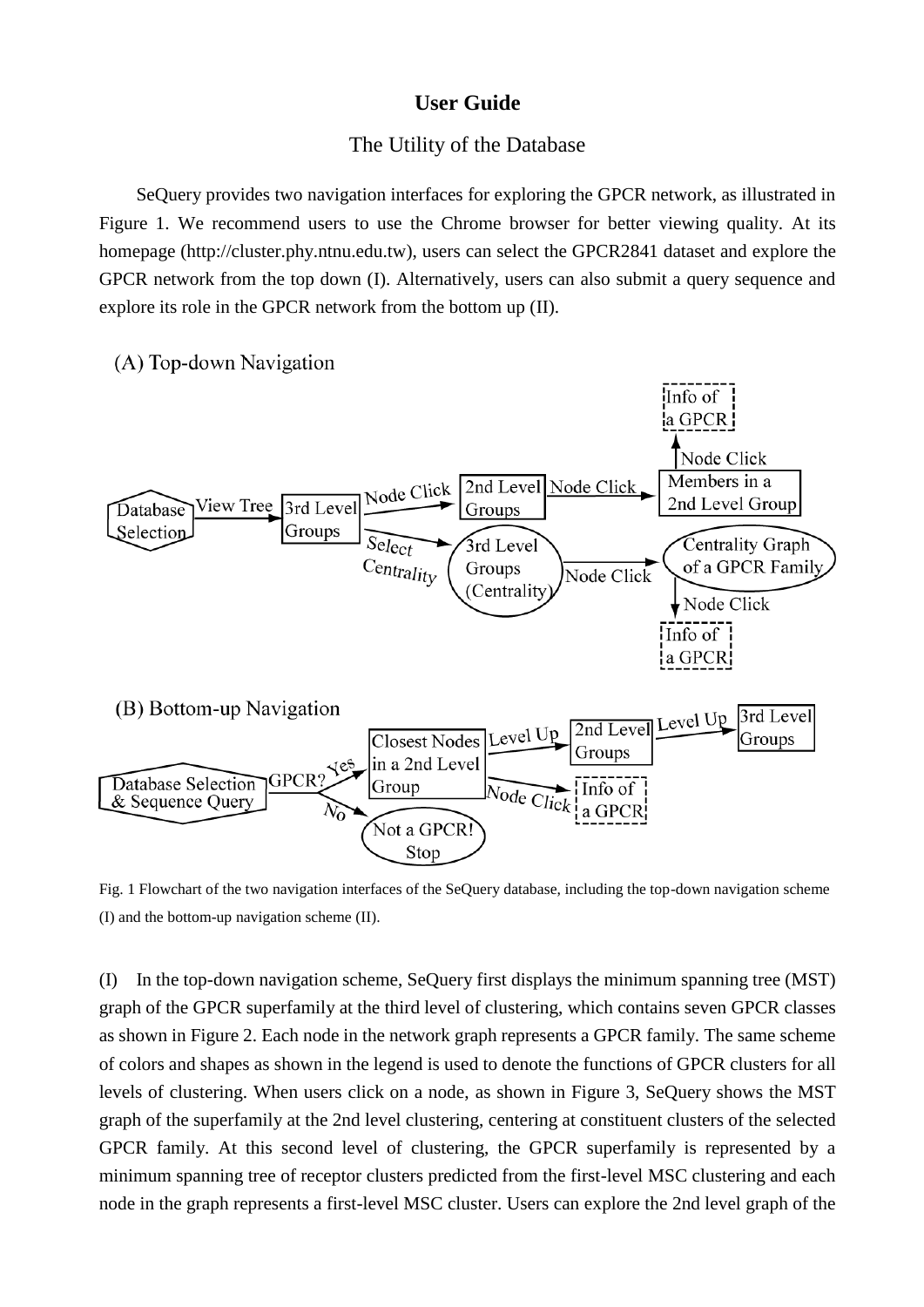network by dragging and zooming the network or locate any GPCR family of interest by clicking on the node in the legend at the left-hand side (SeQuery will center the second level graph at the clusters of the selected family). By clicking on a node in the 2nd level graph, SeQuery shows constituent sequences of the selected cluster in a 1st level graph. Each node in a 1st level graph is a GPCR sequence, whose detailed information can be viewed in an information box by clicking on the node. At the first level of clustering, receptor clusters are represented by a tree graph which may or may not contain a core of zero-distance sequences, as shown in Figure 4. If a sequence has a known protein structure, such as P51681 in Figure 4(A), its structure will be displayed on the node. When the user clicks on a sequence node, SeQuery displays its sequence and function information, as shown in Figure 5.



Fig. 2 The third-level minimum spanning tree diagram of the GPCR network with the base dataset. Each node represents a GPCR family. The legend shows the scheme of nodes' colors and shapes that are used to distinguish GPCR functions annotated in GPCRdb (also labeled on the nodes).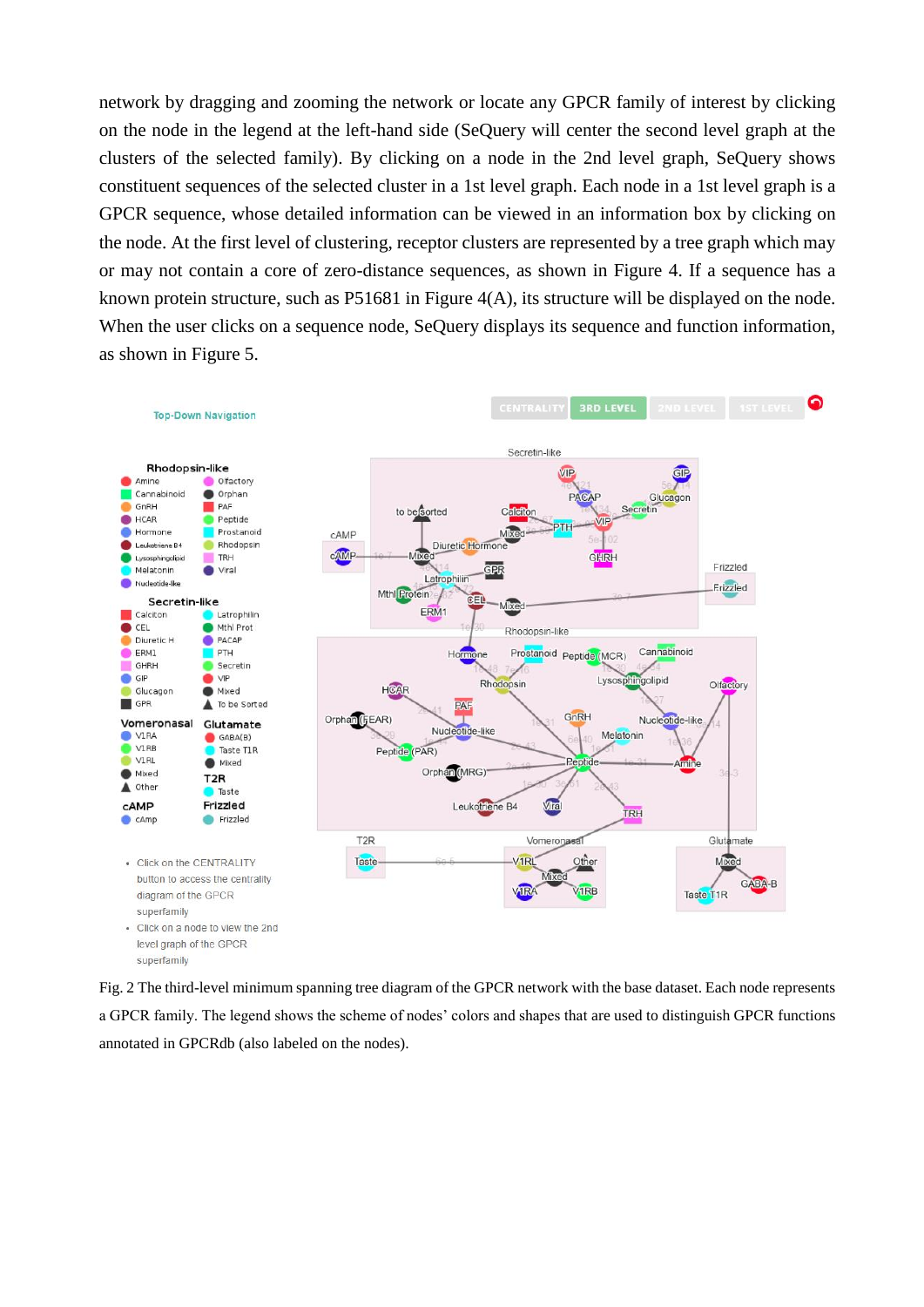

Figure 3. The minimum spanning tree diagram of the GPCR network in the dataset GPCR2841 (outliers not shown). Here each circle represents an MSC cluster the color of which is according to the function of its constituents. The length of the edges is not proportional to their distance, but the distances between subfamilies and classes are labeled to see their sequence similarity.



Fig. 4 The tree diagrams of first-level GPCR clusters, showing member sequences of cluster Pe001 which has a conservative core (A), and member sequences of cluster Ol001 which has no conservative core (B). In (A) the threedimensional protein structure of P51681 is displayed in its node.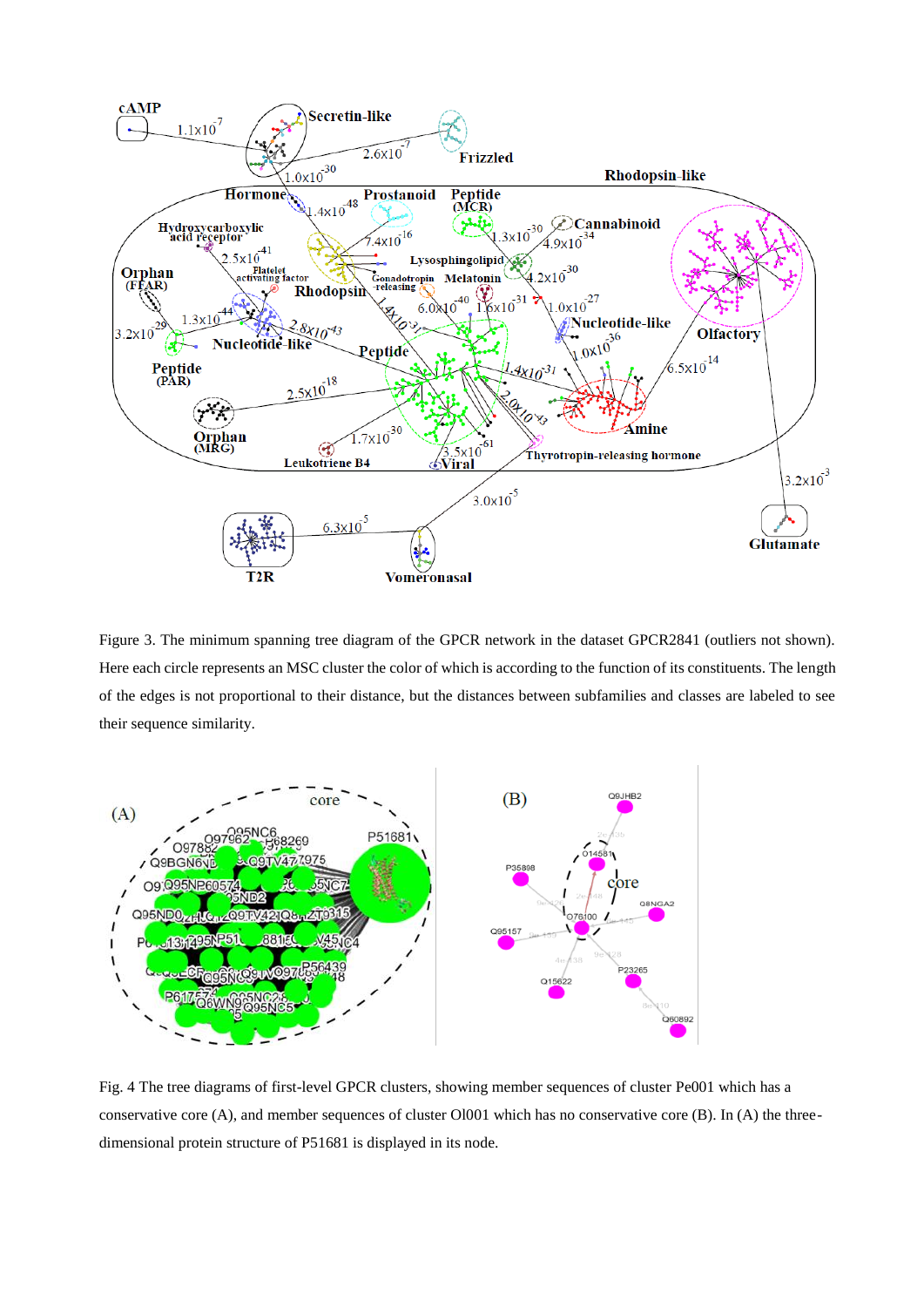

Fig. 5 The query result of the submitted sequence of G3M4F8 in SeQuery, showing the cluster graph at the first level. Both cluster information and closest protein information are shown on the left-hand side. Upon clicking on the node Q9VCZ3, a modal box shows both protein information and cluster information of the node.

Alternatively, users can select the centrality tab to see the centrality network on the 3rd level graph. When users click a node on the 3rd level network, SeQuery displays various thresholded network graphs showing statistical properties of the corresponding receptor family, as shown in Figure 6 for the Cannabinoid Receptor family in the Rhodopsin-like class. The available threshold values of sequence distance are  $10^{-20}$  (A),  $10^{-50}$  (B),  $10^{-80}$  (C), and  $10^{-100}$  (D), and edges longer than the threshold are not shown in Figure 6. From Figure 6, it is clear that the edge connecting Q98894 and P47936 has the largest betweenness and thus the largest potential to disconnect graphs if removed. It is also seen that the node Q98894 has the largest weighted degree and betweenness and thus its sequence can be considered as the representative of the Cannabinoid Receptor family. By clicking the MST graph button, MST graphs are also available to show the centrality measures of each GPCR family, as shown in Figure 7 for the Olfactory Receptor family. In the centrality networks, nodes are colored according to the value of their centrality measures (closeness in thresholded graphs and the weighted degree in MST graphs), and edges are colored according to the value of their betweenness centrality. The functional information and centrality data of a GPCR sequence will be displayed in a box after clicking its corresponding node in the network.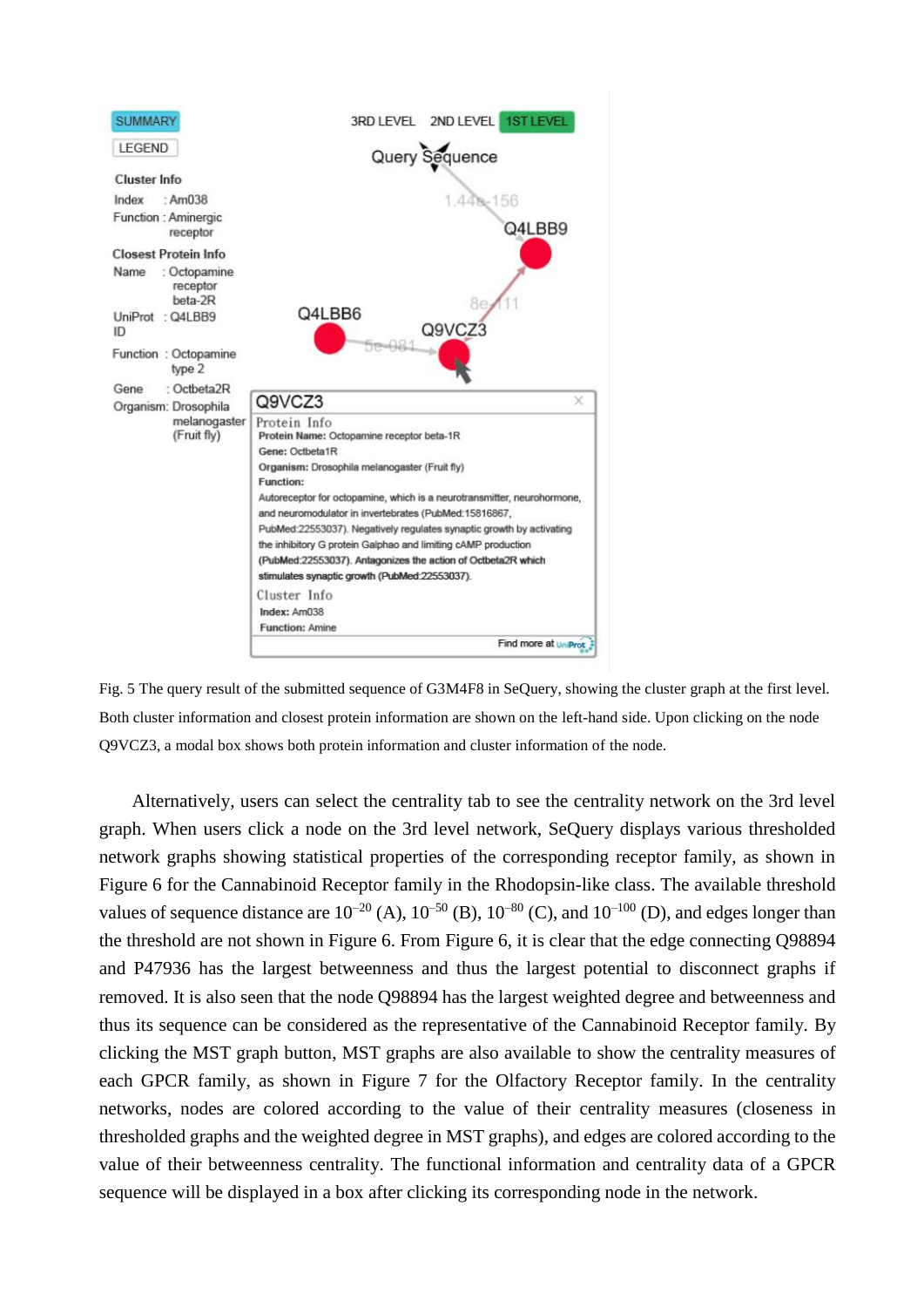

Fig. 6 Thresholded sequence similarity network graphs of the Cannabinoid Receptor family with the threshold distance of  $10^{-20}$ (A),  $10^{-50}$  (B),  $10^{-80}$  (C), and  $10^{-100}$  (D). Nodes and edges are respectively colored by the value of their closeness centrality and betweenness centrality according to the color bar.



Fig. 7 A partial minimum spanning tree of Olfactory Receptors near the hub sequence Q8VFK7. Nodes are colored based on their weighted degree values which are labeled in the parentheses. Edges are colored based on their betweenness centrality values. Thin edges represent those sequence pairs of zero distance.

(II) In the bottom-up navigation, the database containing the base dataset of 2841 GPCRs is selected, and the query sequence is uploaded or entered at the homepage in the FASTA format. SeQuery determines if it is a GPCR based on its distance to the sequences in the base dataset. If so, as shown in Figure 5, SeQuery will display the graph of network connections between the query sequence and its neighbors at the first level of clustering, as well as information related to the overall cluster and its closest neighbor. The role of this cluster in the GPCR network can be further investigated at the second or third level of clustering.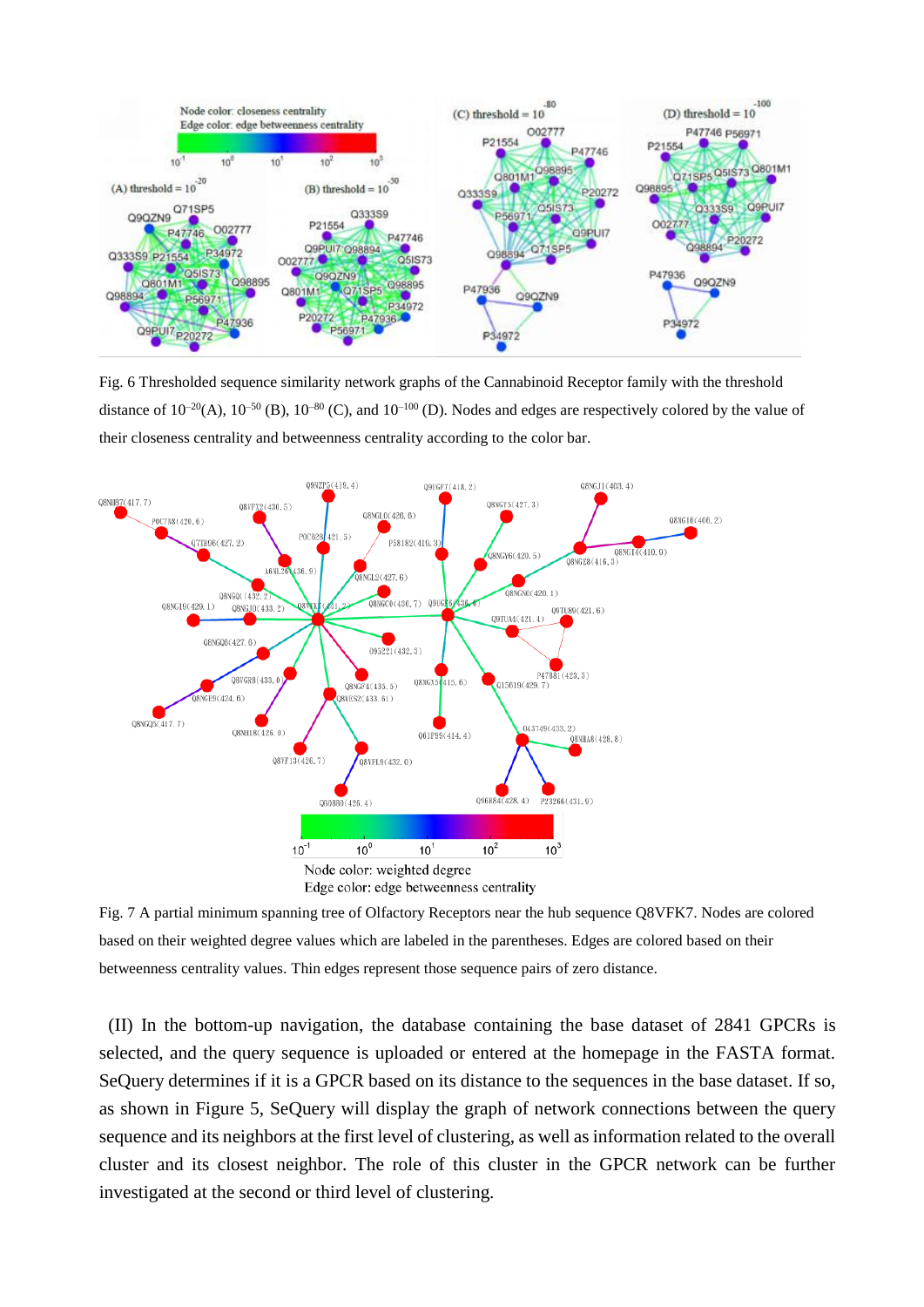## Centrality measures for the sequence similarity network of GPCRs

In a network, central nodes are those in the thick of things. To evaluate the centrality of important nodes, we define four different centrality measures, namely the weighted degree  $(C_{WD})$ , closeness  $(C_C)$ , betweenness  $(C_B)$ , and eigenvector  $(C_{EV})$  centralities, by considering an all-to-all, undirected, and weighted graph  $G := (V, E)$  with |*V*| nodes and |*E*| edges. The weight matrix **W** of the graph has weights  $w_{uv}$  for the edges connecting nodes *u* and  $v \ \forall u, v \in V$ . Equivalently, we can define a distance matrix **D** with elements  $\tilde{d}_{uv}$ , where  $\tilde{d}_{uv} \equiv w_{uv}^{-1} - 1$ . To calculate the centrality measures for the GPCR network and avoid numerical errors, we consider the relation  $\tilde{d}_{uv} \equiv d_{uv}^{0.01}$ +  $\delta$ , where  $\delta = 10^{-200}$  is an arbitrary small distance for  $u \neq v$  and  $d_{uv}$  ( $\forall u, v \in V$ ) are the sequence distance matrix elements for GPCR pairs. Diagonal elements in both **W** and **D** have a value of 0. For such a graph, the weighted degree centrality of a node *u* is defined as

$$
C_{\text{WD}}(u) = \sum_{v \in V} w_{uv}. \quad (1)
$$

The closeness centrality is defined as

$$
C_{C}(u) = (|V| - 1) \cdot \left[ \sum_{v \in V} \tilde{d}(u, v) \right]^{-1}, \quad (2)
$$

where  $\tilde{d}(u, v)$  is the shortest distance between nodes *u* and *v*. The betweenness centrality of node *u* is defined as

$$
C_B(u) = \sum_{\substack{j,k \ j \neq k \neq u}} \frac{g_{jk}(u)}{g_{jk}}, \quad (3)
$$

where *j* and *k* are other nodes in the network with  $j \neq k \neq u$ ,  $g_{jk}$  is the number of shortest paths between node *j* and node *k*, and  $q_{ik}(u)$  is the number of those paths that go through *u*. The definition of betweenness centrality in Eq. (3) can be extended to calculate the edge betweenness centrality by calculating  $g_{jk}$  (*e*), the number of shortest paths that go through edge *e*. The eigenvector centrality is defined as